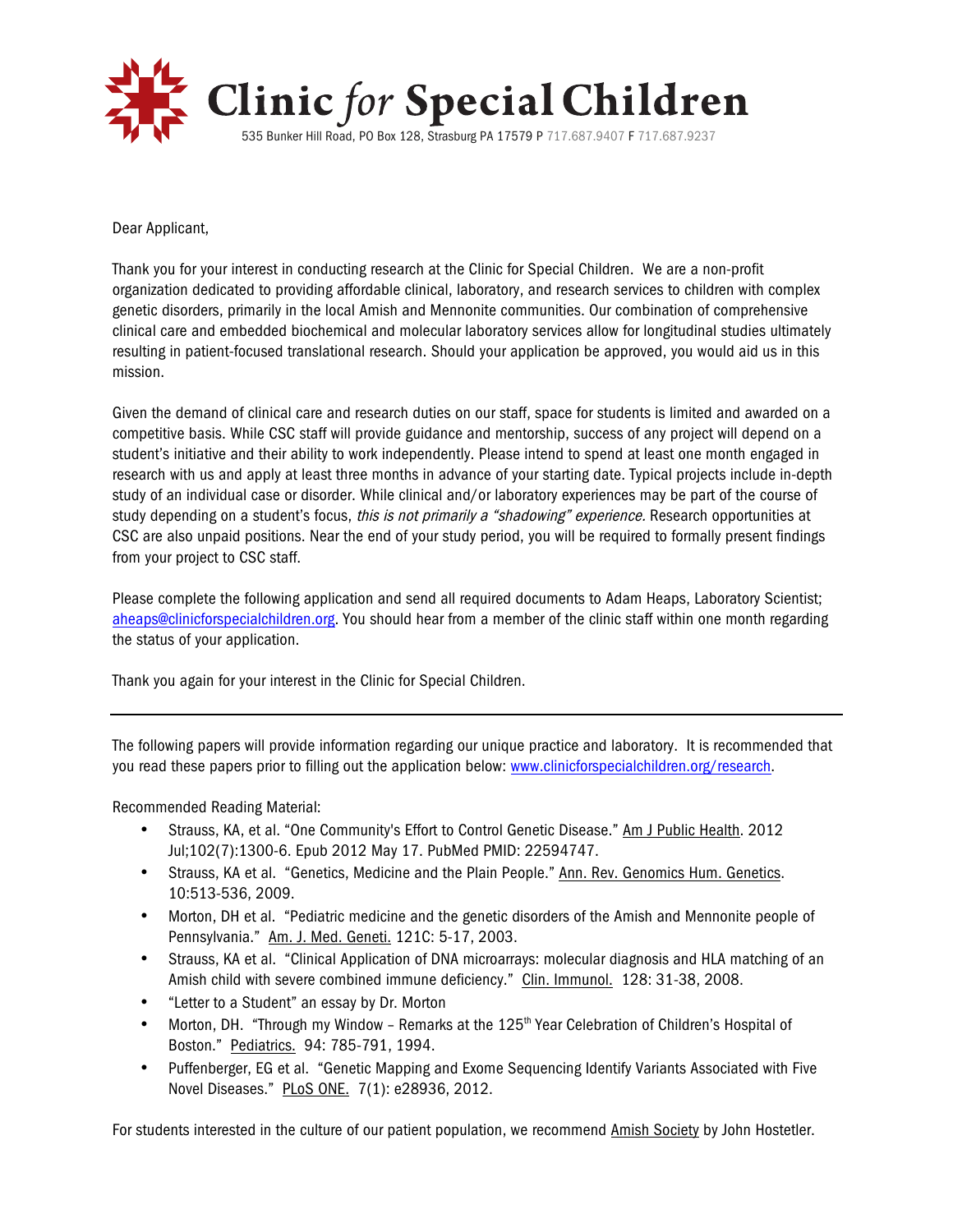

## Who Should Apply

- Undergraduates (minimum 2 years completed)
- Medical Residents
- Fellows/Post Doctoral
- Faculty from outside institutions

## Requirements for Study

- Student is in good academic standing or employment
- The student is enrolled in a course of study or has an educational background relevant to the work of the clinic

## Required Documents

- Completed Application
- Personal Statement
	- In 500 words or less, please describe your motivation for coming to study at the Clinic for Special Children
- Transcript or proof of employment
- Curriculum Vitae
- Two letters of recommendation from persons familiar with your character, abilities and intent
- NOTE: While we provide a unique learning experience within the scope of our normal practice, it will be the responsibility of any applicant to fulfill any additional educational requirements imposed by his or her institution.

**DEADLINE:** at least 3 months prior to your intended start date

Send all required documents to Adam Heaps, Laboratory Scientist; aheaps@clinicforspecialchildren.org